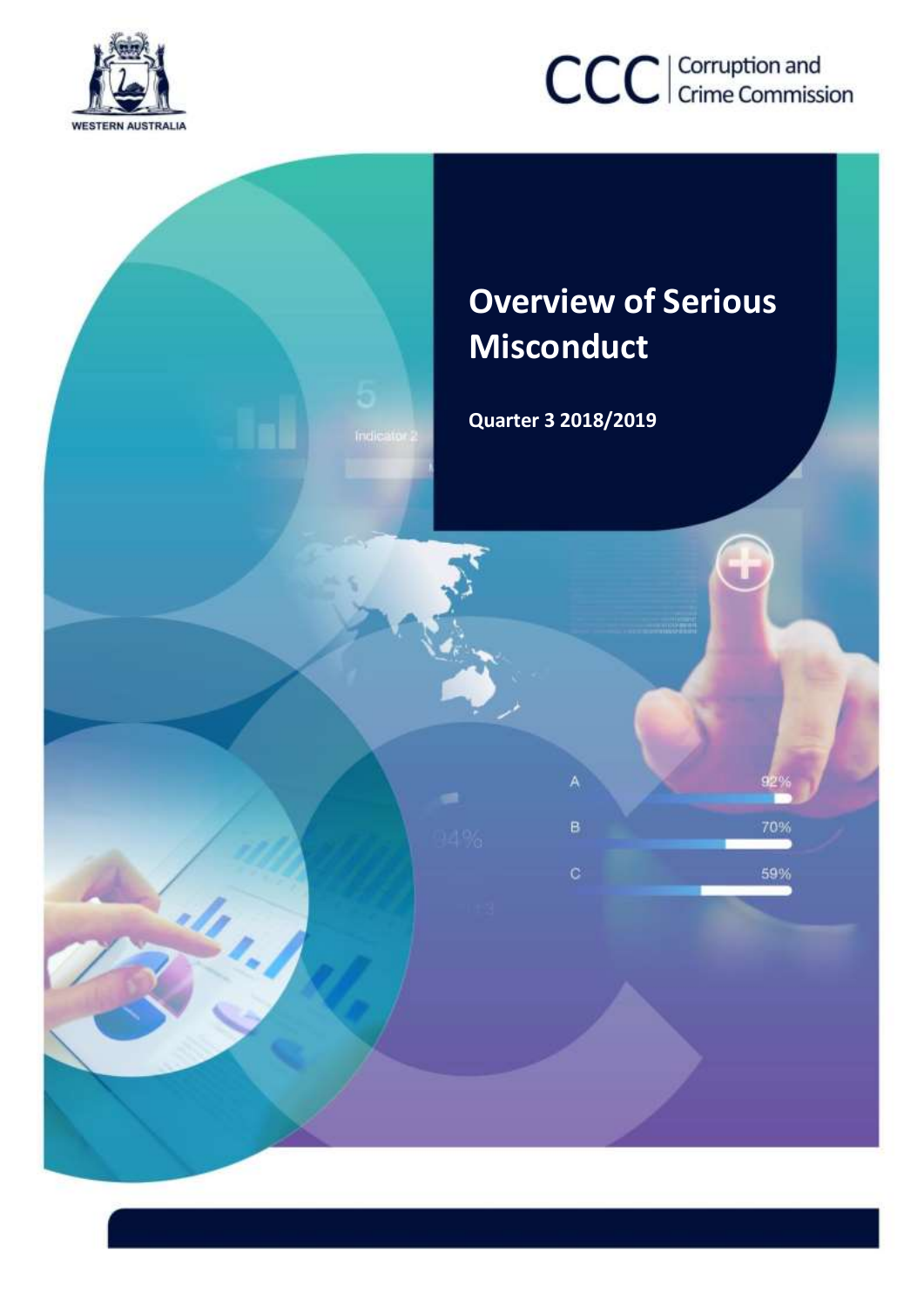## **QUARTER 3 2018/2019 AT A GLANCE**

### **WA POLICE FORCE (WAPF)**

#### **Allegation Categories\***

| Neglect of Duty                                 |
|-------------------------------------------------|
| 142 allegations                                 |
| <b>Unprofessional Conduct</b>                   |
| 132 allegations                                 |
| Breach of Code of Conduct / Policy / Procedures |
| 84 allegations                                  |
| Assault - Physical/Excessive Use of Force       |
| 82 allegations                                  |
| Unlawful Use of a Computer                      |
| 28 allegations                                  |
| All Other Allegations                           |



**CCC** Corruption and

#### **PUBLIC SECTOR (minus WAPF)**

**148 allegations** 

#### **Allegation Categories\*** Using Position for Benefit / Detriment **114 allegations** Fraud / Falsification / Fabrication **37 allegations** Neglect of Duty **33 allegations** Breach of Code of Conduct / Policy / Procedures **33 allegations** Unprofessional Conduct **32 allegations** All Other Allegations **109 allegations**



\*Allegations were identified between 1 January 2019 and 31 March 2019 from notifications received by the Commission.

**Contact the Corruption and Crime Commission** 

Level 5, 45 Francis Street O Northbridge WA 6003

General Enquiries (08) 9215 4888 G Report Corruption 1800 809 000

● www.ccc.wa.gov.au | ● info@ccc.wa.gov.au | ● @CCCWestAus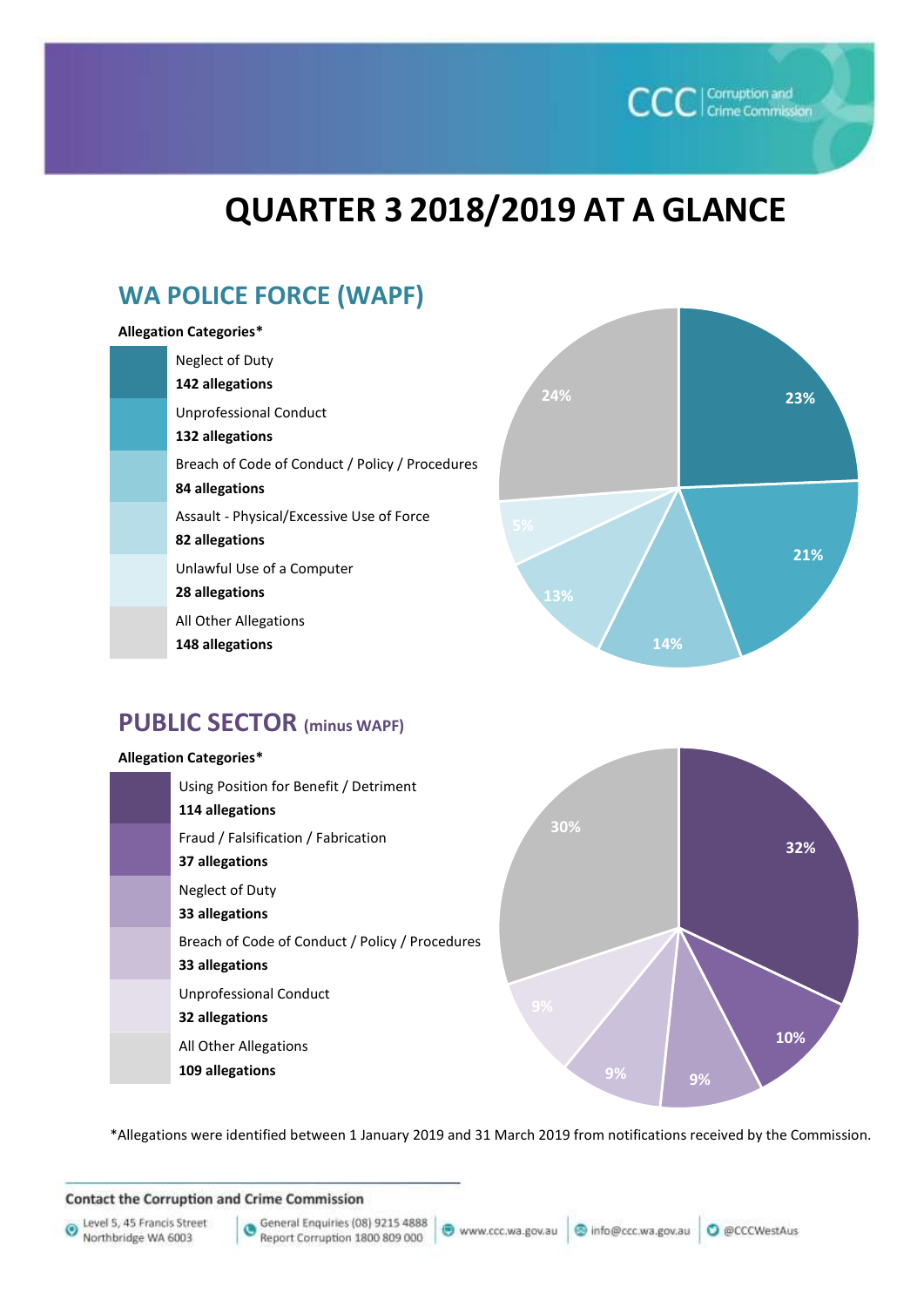|                                         | Q1 2018 / 2019 | Q2 2018 / 2019 | Q3 2018 / 2019 |
|-----------------------------------------|----------------|----------------|----------------|
| <b>NUMBER OF ALLEGATIONS IDENTIFIED</b> | 1,074          | 1,094          | 1,034          |

#### **Table 1. Public Sector Allegations**

|                                            | Q1 2018/2019 | Q2 2018/2019 | Q3 2018/2019 |
|--------------------------------------------|--------------|--------------|--------------|
| <b>Allegation Category</b>                 | No.          | No.          | No.          |
| Western Australia Police                   | 494          | 586          | 616          |
| Independent agencies and other authorities | 137          | 138          | 123          |
| WA Health                                  | 132          | 117          | 92           |
| Local government                           | 161          | 115          | 76           |
| Department of Justice                      | 84           | 67           | 61           |
| Department of Education                    | 61           | 61           | 6            |
| Subject agency not within jurisdiction     | 5            | 10           | 60           |
| <b>Total</b>                               | 1,074        | 1,094        | 1,034        |

#### **Table 2. Allegation Source**

| <b>Section Reported Under</b>            |          | Q1 2018/2019 |      | Q2 2018/2019 |      | Q3 2018/2019  |      |
|------------------------------------------|----------|--------------|------|--------------|------|---------------|------|
|                                          |          | No.          | %    | No.          | %    | No.           | %    |
| Notifications from notifying authorities | s.28     | 605          | 56%  | 642          | 59%  | 554           | 54%  |
| Reports from the public                  | s. 25    | 442          | 41%  | 433          | 40%  | 472           | 46%  |
| <b>Public Sector Commission</b>          | s.45M(d) | 18           | 2%   | 19           | 1%   | 6             | 0.5% |
| Commission's own propositions            | s.26     | 9            | 1%   | 0            | 0%   | $\mathcal{P}$ | 0.5% |
| Total                                    |          | 1,074        | 100% | 1,094        | 100% | 1,034         | 100% |

#### **Table 3. Allegations: WAPF by Category**

|                                                 | Q1 2018/2019 |     | Q2 2018/2019 |     | Q3 2018/2019 |     |
|-------------------------------------------------|--------------|-----|--------------|-----|--------------|-----|
| <b>Allegation Category</b>                      | No.          | %   | No.          | %   | No.          | %   |
| Neglect of Duty                                 | 134          | 27% | 146          | 25% | 142          | 23% |
| <b>Unprofessional Conduct</b>                   | 102          | 21% | 128          | 22% | 132          | 21% |
| Breach of Code of Conduct / Policy / Procedures | 30           | 6%  | 54           | 9%  | 84           | 14% |
| Assault - Physical / Excessive Use of Force     | 69           | 14% | 62           | 11% | 82           | 13% |
| Unlawful Use of Computer                        | 42           | 9%  | 43           | 7%  | 28           | 5%  |
| <b>Total</b>                                    | 377          | 77% | 433          | 74% | 468          | 76% |

#### **Contact the Corruption and Crime Commission**

**CCC** Corruption and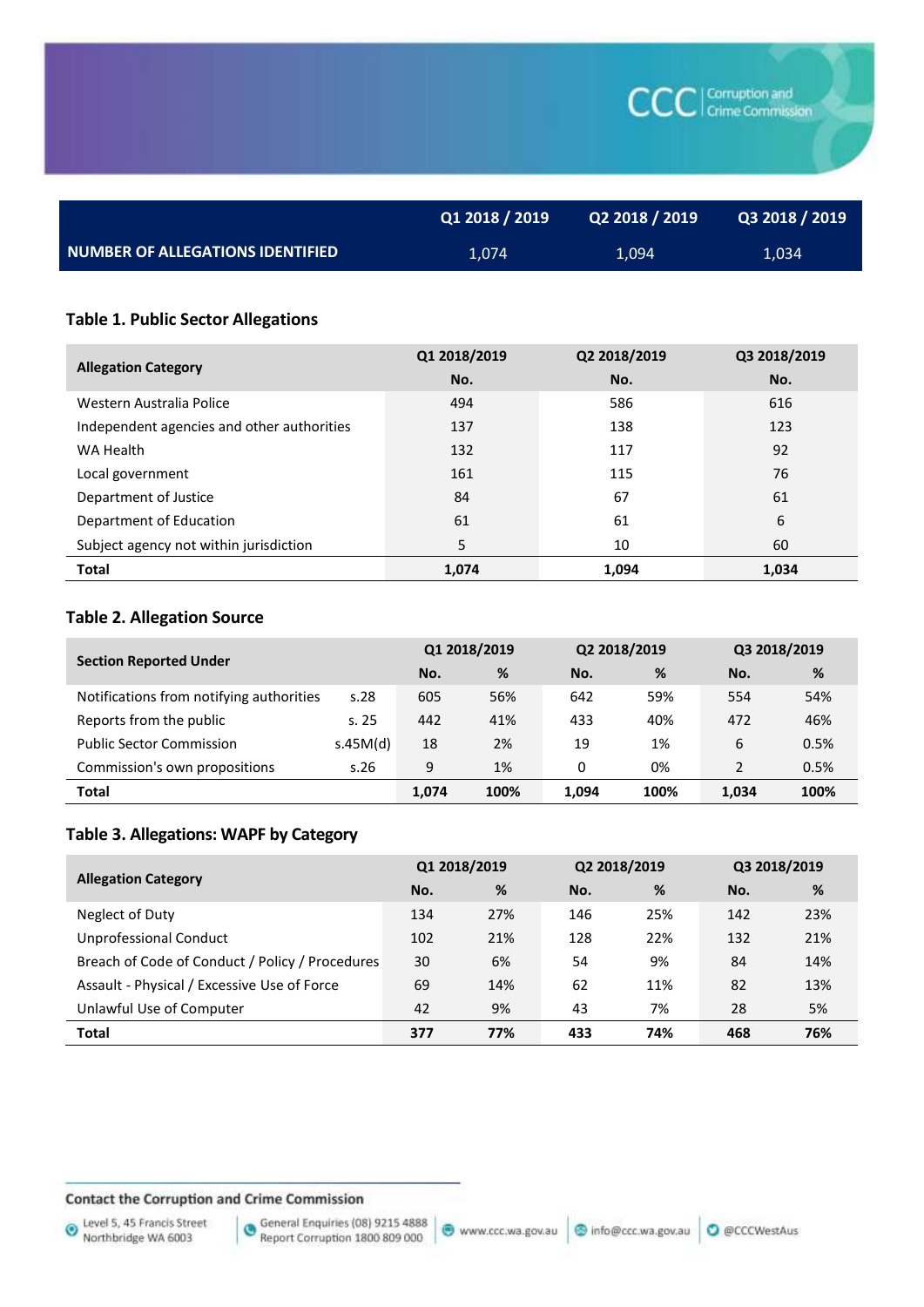#### **Table 4. Allegations: Local Government by Category**

|                                                 | Q1 2018/2019 |     | Q2 2018/2019 |     | Q3 2018/2019 |     |
|-------------------------------------------------|--------------|-----|--------------|-----|--------------|-----|
| <b>Allegation Category</b>                      | No.          | %   | No.          | %   | No.          | %   |
| Using Position for Benefit / Detriment          | 52           | 32% | 25           | 22% | 22           | 29% |
| Neglect of Duty                                 | 4            | 2%  | 13           | 11% | 9            | 12% |
| Breach of Code of Conduct / Policy / Procedures | 13           | 8%  | 9            | 8%  | 9            | 12% |
| Fraud / Falsification / Fabrication             | 7            | 4%  | 11           | 10% | 8            | 11% |
| Unprofessional Conduct                          | 12           | 7%  |              | 6%  | 8            | 11% |
| <b>Total</b>                                    | 88           | 53% | 65           | 57% | 56           | 75% |

#### **Table 5. Allegations: WA Health by Category**

|                                                                  | Q1 2018/2019 |     | Q2 2018/2019 |     | Q3 2018/2019 |     |
|------------------------------------------------------------------|--------------|-----|--------------|-----|--------------|-----|
| <b>Allegation Category</b>                                       | No.          | %   | No.          | %   | No.          | %   |
| Using Position for Benefit / Detriment                           | 33           | 25% | 24           | 21% | 20           | 22% |
| Unlawful Use of Computer                                         | 17           | 13% | 32           | 27% | 15           | 16% |
| Fraud/Falsification/Fabrication                                  | 21           | 16% | 10           | 9%  | 12           | 13% |
| Breach of Code of Conduct / Policy / Procedures                  | 13           | 10% | 13           | 11% | 8            | 9%  |
| Breach of Confidentiality/ Misuse of Information<br>/ Disclosure | 5            | 4%  | 1            | 1%  | 7            | 8%  |
| Corrupt Conduct                                                  | 8            | 6%  | 4            | 3%  | 7            | 8%  |
| <b>Total</b>                                                     | 97           | 74% | 84           | 72% | 69           | 76% |

#### **Table 6. Allegations: Department of Justice by Category**

|                                             | Q1 2018/2019   |     | Q2 2018/2019 |     | Q3 2018/2019 |     |
|---------------------------------------------|----------------|-----|--------------|-----|--------------|-----|
| <b>Allegation Category</b>                  | No.            | %   | No.          | %   | No.          | %   |
| Using Position for Benefit / Detriment      | 9              | 11% | 1            | 1%  | 17           | 28% |
| Unprofessional Conduct                      | 15             | 18% | 9            | 13% | 11           | 18% |
| Neglect of Duty                             | 12             | 14% | 5            | 7%  | 6            | 10% |
| Assault - Physical / Excessive Use of force | $\overline{ }$ | 8%  | 9            | 13% | 6            | 10% |
| Fraud / Falsification / Fabrication         | 13             | 15% | 14           | 20% | 6            | 10% |
| <b>Total</b>                                | 56             | 66% | 38           | 55% | 46           | 76% |

#### **Contact the Corruption and Crime Commission**

General Enquiries (08) 9215 4888<br>Report Corruption 1800 809 000